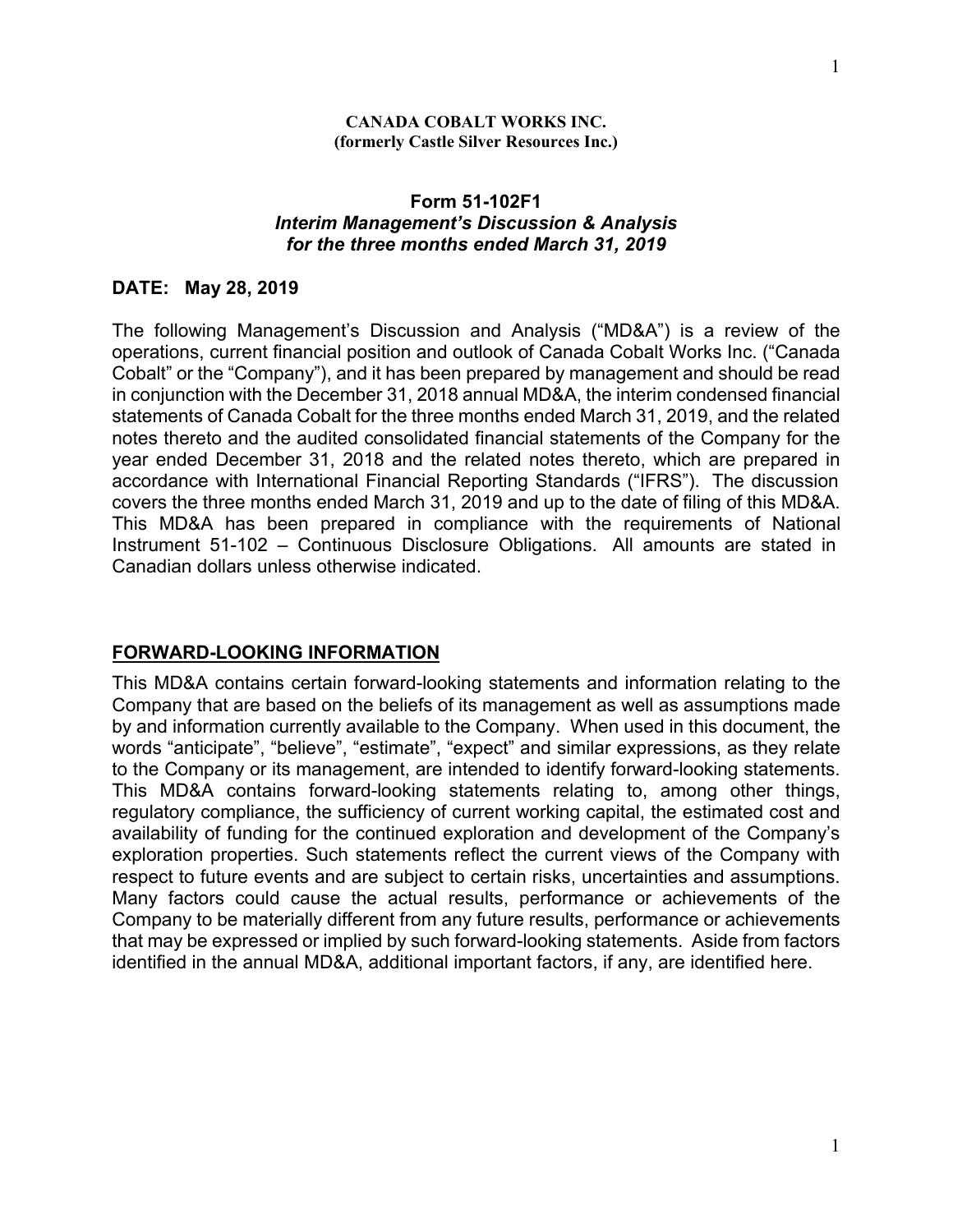# **DESCRIPTION OF BUSINESS**

Canada Cobalt is a junior natural resource company whose business is to seek out exploration opportunities with a focus on the Castle Silver Mine property in Haultain and Nicol Townships, Ontario. Operations are conducted either directly or through consulting agreements with third-parties. The Company finances its properties by way of equity or debt financing or by way of joint ventures. Additional information is provided in the Company's audited consolidated financial statements for the year ended December 31, 2018, and the Company's interim condensed consolidated financial statements for the three months ended March 31, 2019. These documents are available on SEDAR at www.sedar.com.

The Company also maintains a website at www.canadacobaltworks.com.

The Company is a reporting issuer in the Provinces of British Columbia, Alberta and Ontario, and trades on the TSX Venture Exchange ("TSXV") under the symbol CCW.

The corporate office of the Company is located at 3028 Quadra Court, Coquitlam, BC, V3B 5X6

# **FINANCINGS**

March 16, 2017, the Company closed a private placement offering, raising gross proceeds of \$952,685. The Company issued 6,351,233 units at a price of \$0.15 per unit. Each unit comprises one common share and one share purchase warrant. Each warrant will entitle the holder thereof to purchase one additional common share of the Company at an exercise price of \$0.20 per share for a period of two years from closing, subject to TSX Venture Exchange ("Exchange") approval. The expiry of the warrants may be accelerated if the closing price of the Company's shares on the TSX Venture Exchange is at least \$0.30 per share for a period of 10 consecutive trading days during the term of the warrant. The Company may accelerate the expiry of the warrants to 20 calendar days from the date express written notice is given by the Company to the holder.

Finder's fees were paid in connection with the private placement in the amount of \$22,447 cash and 147,646 broker warrants on the same terms as the purchaser warrants.

On March 23, 2017, the Company settled its debt obligations with certain creditors of the Company in the amount of \$290,136 through the issuance of 1,934,163 common shares of the Company at a deemed price of \$0.15 per common share.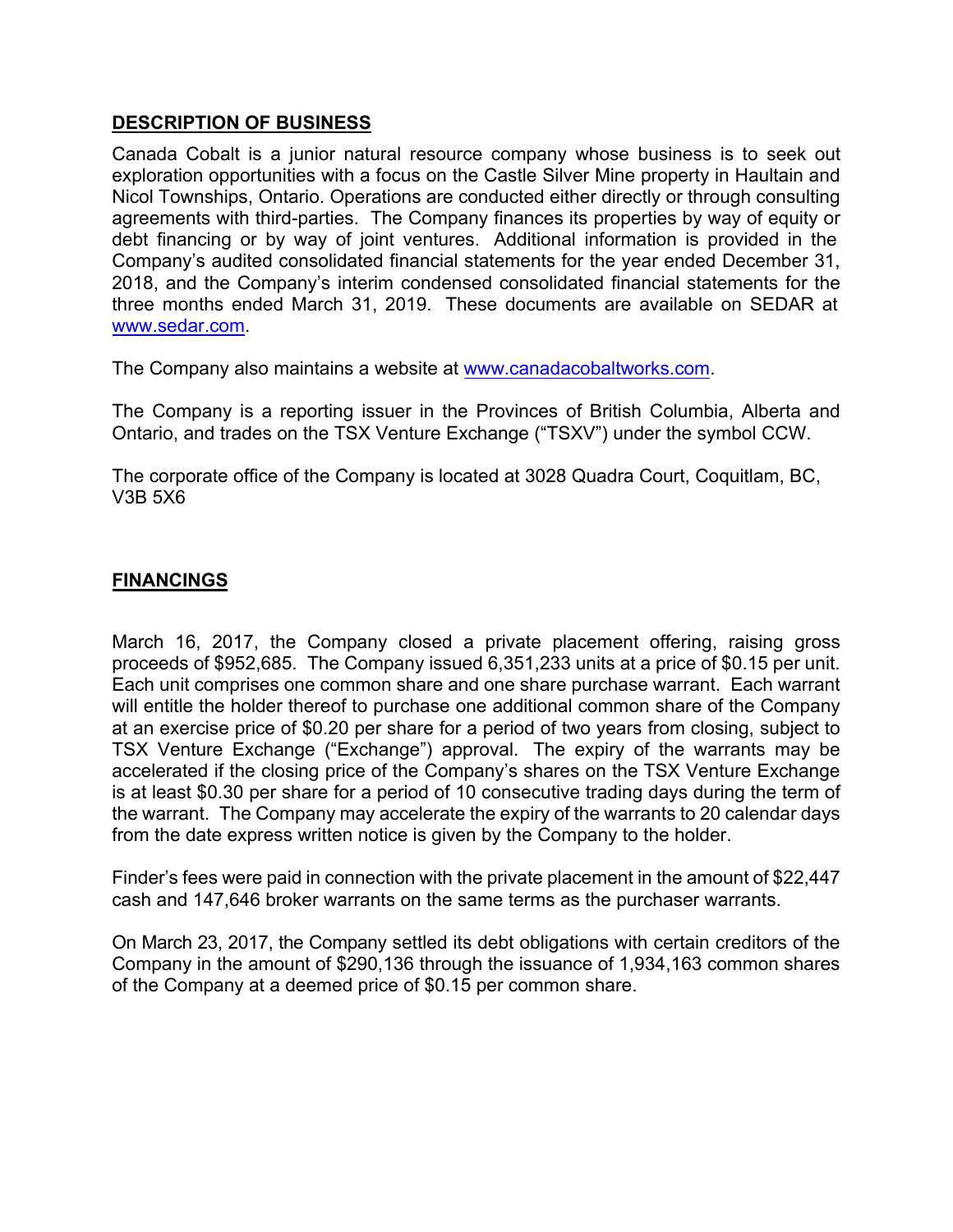Between May 19, 2017 and June 15, 2017, the Company closed a private placement offering, raising gross proceeds of \$1,200,000. The Company issued 6,000,000 units at a price of \$0.20 per unit. Each unit comprises one common share and one share purchase warrant. Each warrant will entitle the holder thereof to purchase one additional common share of the Company at an exercise price of \$0.30 per share for a period of two years from closing. Finder's fees were paid in connection with the private placement in the amount of \$30,000 cash and 150,000 broker warrants on the same terms as the purchaser warrants.

On July 25, 2017, the Company closed a private placement offering, raising gross proceeds of \$897,500. The Company issued 4,487,500 units at a price of \$0.20 per unit. Each unit comprises one common share and one share purchase warrant. Each warrant will entitle the holder thereof to purchase one additional common share of the Company at an exercise price of \$0.30 per share for a period of two years from closing.

On January 15, 2018 the Company closed a private placement offering, raising gross proceeds of \$1,030,000. The Company issued 2,942,857 units at a price of \$0.35 per unit. Each unit comprises one common share and one share purchase warrant. Each warrant will entitle the holder thereof to purchase one additional common share of the Company at an exercise price of \$0.50 per share for a period of 2 years.

On July 25, 2018 the Company issued 2,229,314 units at a purchase price of \$0.65 per unit. Each unit comprises one common share and one half of one share purchase warrant. Each whole warrant will entitle the holder thereof to purchase one additional common share of the Company at an exercise price of \$0.90 per share for a period of two years from closing, subject to TSX Venture Exchange ("Exchange") approval.

Finder's fees were paid in connection with the private placement in the amount of \$36,629.97 in cash and 56,354 broker warrants on the same terms as the purchaser warrants,

## **RESULTS OF OPERATIONS**

The preparation of financial statements in conformity with Canadian generally accepted accounting principles requires management to make estimates and assumptions that affect the reported amounts of assets and liabilities and disclosure of contingent assets and liabilities at the date of the consolidated financial statements and the reported amounts of revenues and expenses during the reporting period. Actual results may be different from those estimates.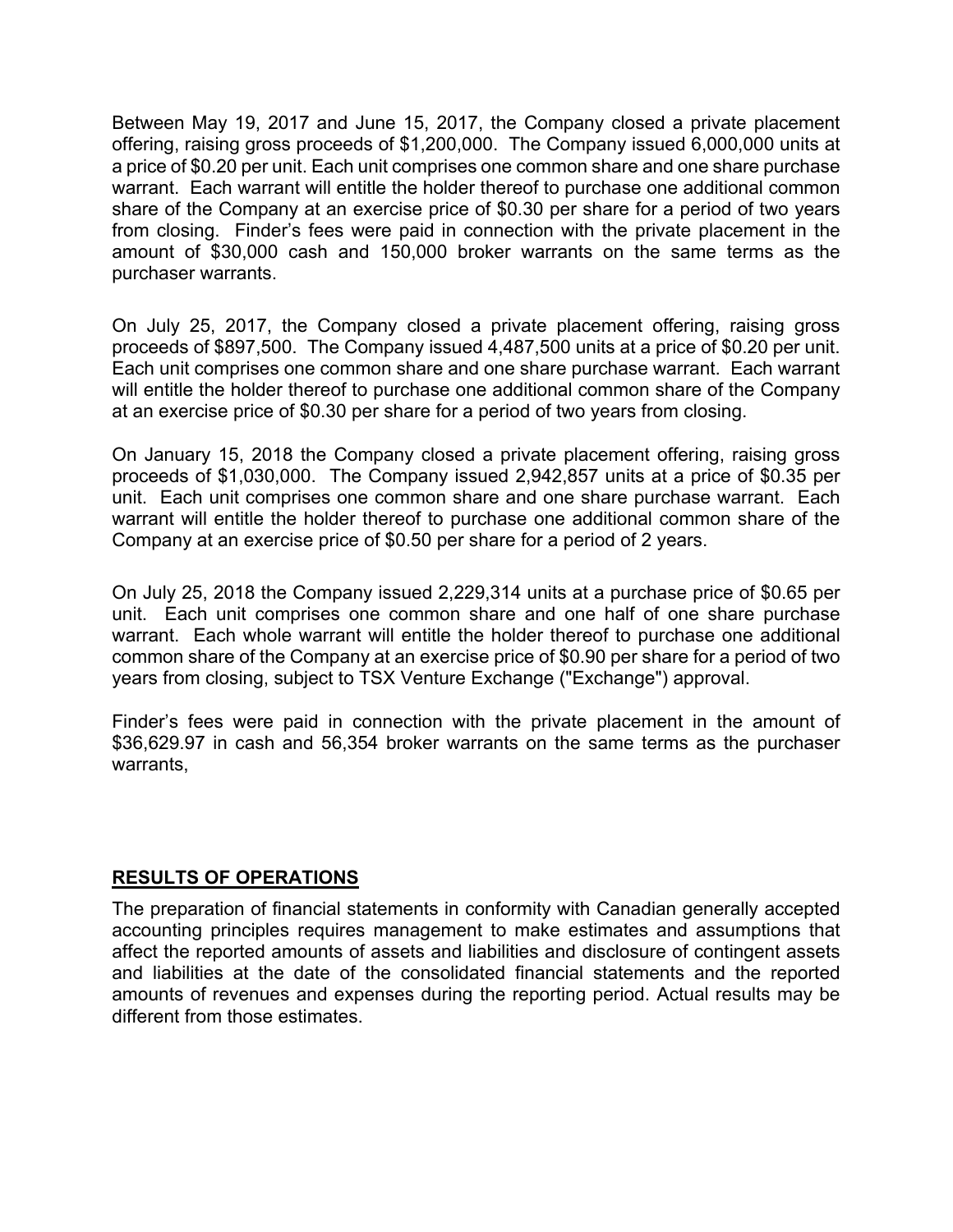The following schedule provides the details of the Company's corporate operating expenditures for the three months ended March 31, 2019 and 2018.

|                                    | 2019          | 2018         |
|------------------------------------|---------------|--------------|
| Assaying and testing               | \$<br>46,136  | \$<br>10,424 |
| Depreciation                       | 7,884         |              |
| <b>Drilling</b>                    | 65,445        |              |
| Equipment                          | 132,756       | (36, 046)    |
| <b>Facility expenses</b>           | 94,989        | 56,413       |
| Feasibility and scoping            | 93,418        |              |
| Geology and geophysics             | 23,494        | 15,000       |
| Labour                             | 68,575        |              |
| Project management and engineering | 61,292        | 15,370       |
| Taxes, permits and licensing       | 7,554         | 2,372        |
| Travel                             |               | 991          |
|                                    | \$<br>601,543 | \$<br>64,524 |

The following schedule provides the details of the Company's exploration expenditures for the three and three months ended March 31, 2019 and 2018.

|                                            | 2019      | 2018      |
|--------------------------------------------|-----------|-----------|
| Advertising and promotion                  | \$61,333  | \$42,378  |
| Administrative and general expenses        | 20,521    | 20,396    |
| <b>Professional fees</b>                   | 123,457   | 137,810   |
| Filing costs and shareholders' information | 43,217    | 42,038    |
| Travel                                     | 16,432    | 43,793    |
|                                            | \$264,960 | \$286,415 |